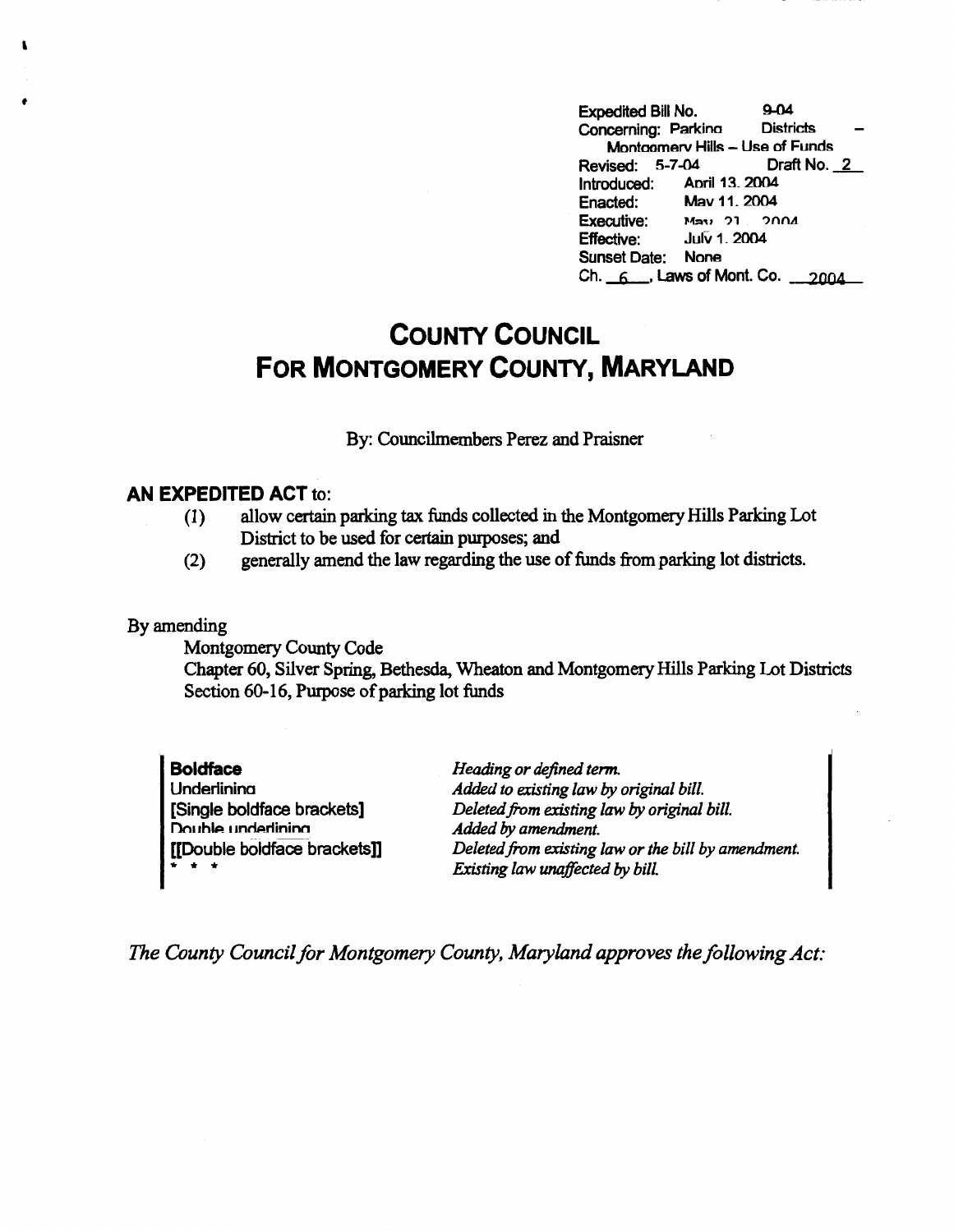$\lambda$ 

 $\mathbf{r}$ 

| 1  | Sec. 1. Section 60-16 is amended as follows:                                                |                                                                                    |            |                                                                               |
|----|---------------------------------------------------------------------------------------------|------------------------------------------------------------------------------------|------------|-------------------------------------------------------------------------------|
| 2  | 60-16.<br>Purpose of parking lot funds.                                                     |                                                                                    |            |                                                                               |
| 3  |                                                                                             |                                                                                    |            | $\ast$<br>*<br>*                                                              |
| 4  | (e)                                                                                         | Notwithstanding the limits in subsection (a) or (b) or any other provision of this |            |                                                                               |
| 5  |                                                                                             | Chapter, the County Council may transfer revenue from the Montgomery Hills         |            |                                                                               |
| 6  |                                                                                             | Parking Lot District parking tax:                                                  |            |                                                                               |
| 7  |                                                                                             | (1)                                                                                |            | to fund activities of the Silver Spring Regional Services Center in the       |
| 8  |                                                                                             |                                                                                    |            | Montgomery Hills Parking District, an amount [[annually that does not         |
| 9  |                                                                                             |                                                                                    |            | exceed 25% of the parking tax revenue collected in that Parking Lot District  |
| 10 |                                                                                             | in the previous fiscal year]] in Fiscal Year 2005 that does not exceed             |            |                                                                               |
| 11 |                                                                                             |                                                                                    |            | \$15,000, and in each succeeding fiscal year does not exceed the maximum      |
| 12 |                                                                                             |                                                                                    |            | amount for the previous fiscal vear increased by the annual average increase. |
| 13 |                                                                                             |                                                                                    |            | if any, in the Consumer Price Index for all urban consumers in the            |
| 14 |                                                                                             |                                                                                    |            | Washington-Baltimore metronolitan area, or any successor index, for the       |
| 15 |                                                                                             |                                                                                    |            | previous calendar vear. to:                                                   |
| 16 |                                                                                             |                                                                                    | <u>(A)</u> | provide and maintain amenities. facade improvements. streetscape              |
| 17 |                                                                                             |                                                                                    |            | improvements. and property in public rights-of-wav:                           |
| 18 |                                                                                             |                                                                                    | (B)        | promote and implement activities that benefit residential and                 |
| 19 |                                                                                             |                                                                                    |            | commercial interests in the district. These activities may incidentally       |
| 20 |                                                                                             |                                                                                    |            | benefit neighboring communities: and                                          |
| 21 |                                                                                             |                                                                                    | $\circ$    | enhance the safety and security of persons and property in public             |
| 22 |                                                                                             |                                                                                    |            | areas; and                                                                    |
| 23 |                                                                                             | (2)                                                                                |            | to fund projects in the Capital Improvements Program that improve the         |
| 24 |                                                                                             |                                                                                    |            | street and sidewalk infrastructure serving the Montgomery Hills Parking       |
| 25 |                                                                                             |                                                                                    |            | Lot District.                                                                 |
| 26 | Sec. 2. Expedited Effective Date.                                                           |                                                                                    |            |                                                                               |
| 27 | The Council declares that this legislation is necessary for the immediate protection of the |                                                                                    |            |                                                                               |
| 28 | public interest. This Act takes effect on July 1, 2004.                                     |                                                                                    |            |                                                                               |

 $\overline{a}$